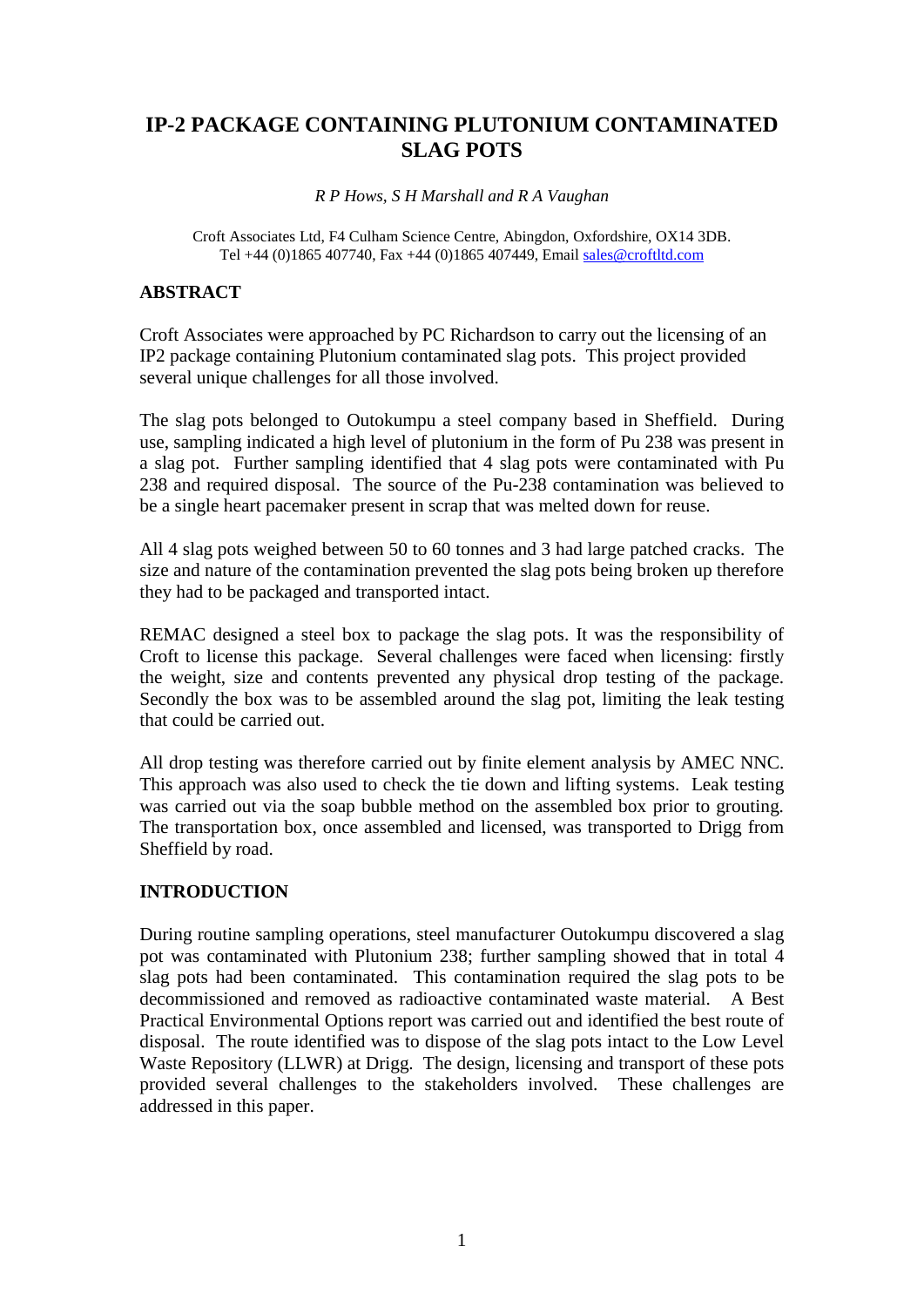# **CONTAMINATED SLAG POTS**

[Figure 1](#page-1-0) shows a contaminated slag pot.



**Figure 1 - Contaminated Slag Pot**

<span id="page-1-0"></span>The size, weight and external fabric of the slag pots provided the first challenge to the transport process. The slag pots each weighed between 50 and 65 tonnes, they were 3060 mm in height and had a pot rim of diameter 3930 mm. Therefore any package containing these pots would be heavy and large. The levels of contamination, pot dimensions and weight are given in [Table 1.](#page-1-1)

| <b>Physical Slag Pot Data Taken from BPM</b> |         |        |        |           |         | Radiological Slag Pot Data Taken from BPM |         |                   |            |         |         |
|----------------------------------------------|---------|--------|--------|-----------|---------|-------------------------------------------|---------|-------------------|------------|---------|---------|
| Pot                                          | Current | Height | Dia.   | Distance  | slag    | <b>Total Pu</b>                           | Pu 238  | Pu <sub>238</sub> | Total Am   | Am      | Am      |
| N <sub>0</sub>                               | pot Wt  | to pot | of pot | over pot  | surface | 238                                       | Conc in | conc in           | $241$ (Bq) | 241     | 241     |
|                                              | (tonne) | rim    | rim    | trunnions | below   | (Bq)                                      | slag    | whole             |            | conc in | conc in |
|                                              |         | (mm)   | (mm)   | (mm)      | rim     |                                           | (Bq/g)  | pot               |            | slag    | whole   |
|                                              |         |        |        |           | (mm)    |                                           |         | (Bq/g)            |            | (Bq/g)  | pot     |
|                                              |         |        |        |           |         |                                           |         |                   |            |         | (Bq/g)  |
| 19                                           | 50.1    | 3060   | 3930   | 4670      | 700     | 1.34                                      | 1861    | 267               | $1.60 E+$  | 2.22    | 0.32    |
|                                              |         |        |        |           |         | $E+10$                                    |         |                   | 07         |         |         |
| 74                                           | 55.2    | 3060   | 3930   | 4670      | 150     | 1.51                                      | 1276    | 273               | 2.38       | 2.4     | 0.51    |
|                                              |         |        |        |           |         | $E+10$                                    |         |                   | $E+07$     |         |         |
| 91                                           | 57.0    | 3060   | 3930   | 4670      | 560     | 1.41                                      | 630     | 247               | 3.74       | 1.67    | 0.66    |
|                                              |         |        |        |           |         | $E+10$                                    |         |                   | $E+07$     |         |         |
| 97                                           | 65.1    | 3060   | 3930   | 4670      | 420     | 1.99                                      | 6700    | 3057              | 2.38       | 8.0     | 3.65    |
|                                              |         |        |        |           |         | $E+11$                                    |         |                   | $E+08$     |         |         |

<span id="page-1-1"></span>Table 1 - Slag Pot Information and Weight Estimates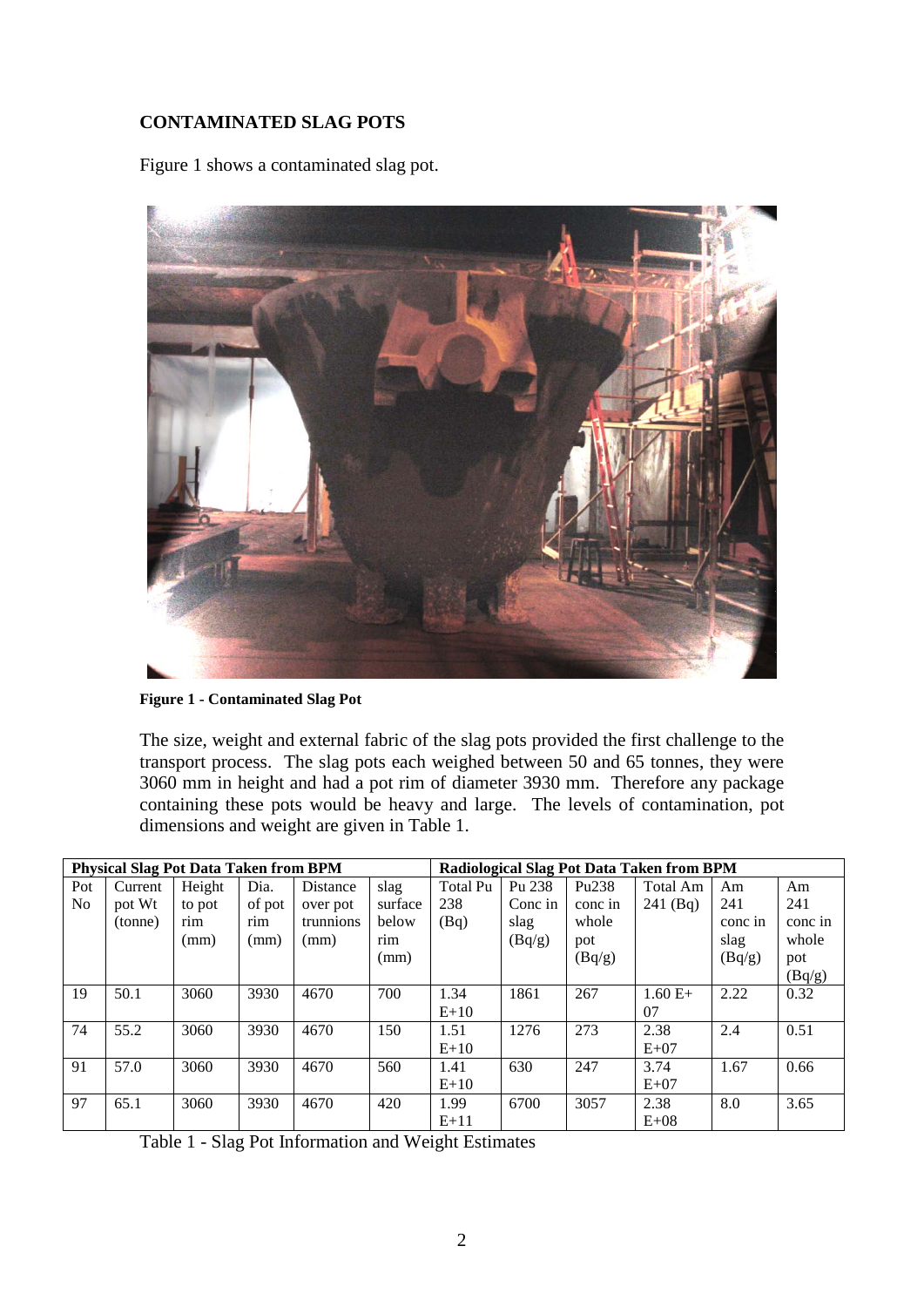Due to the nature of the use of the slag pots, 3 of the 4 pots contained several cracks and had been patched on several occasions.

These cracks precluded use of the pot structure for the outer vessel of the package and it therefore they had to be carried in a separate container. It was concluded that the only practical way to package the pots effectively was to support the pots within the transport package using grout.

# **DESIGN OF THE TRANSPORT PACKAGE**

REMAC were contracted to design the transport package. There were several restrictions placed on the design.

- The weight of the package could not exceed 120 tonnes
- The combined height of the package and the trailer could not exceed 4.9 m.
- The pressure the package transmitted on the LLWR Drigg vault floor could not exceed 30 kN/ $m^2$  per meter of package height.
- There could be no significant void in the package that could not easily be filled with grout at LLWR Drigg.

The first two points arose from the UK road transport regulations and the final points from the Drigg repository requirements.

As indicated previously, the weight and size of the pots took up a great deal of the weight allowance. Therefore the packing material and the design of the transport box were restricted by the weight. Current UK road regulations restricts the weight of any package to 120 tonnes [Ref 1], therefore the packaging weight was restricted to a maximum mass of 55 tonnes.

The transport box was therefore designed with a concrete base over a steel plate and a steel support frame. The frame was clad with carbon steels panels. An illustration of the steel frame is given in [Figure 2.](#page-2-0)



<span id="page-2-0"></span>**Figure 2 - Transport Box Steel Support Frame**

## **MANUFACTURE OF THE TRANSPORT BOX**

The manufacture of the transport box was carried out by PC Richardson. Initially the slag pots were filled with grout in order to fix the contamination. A slag pot was then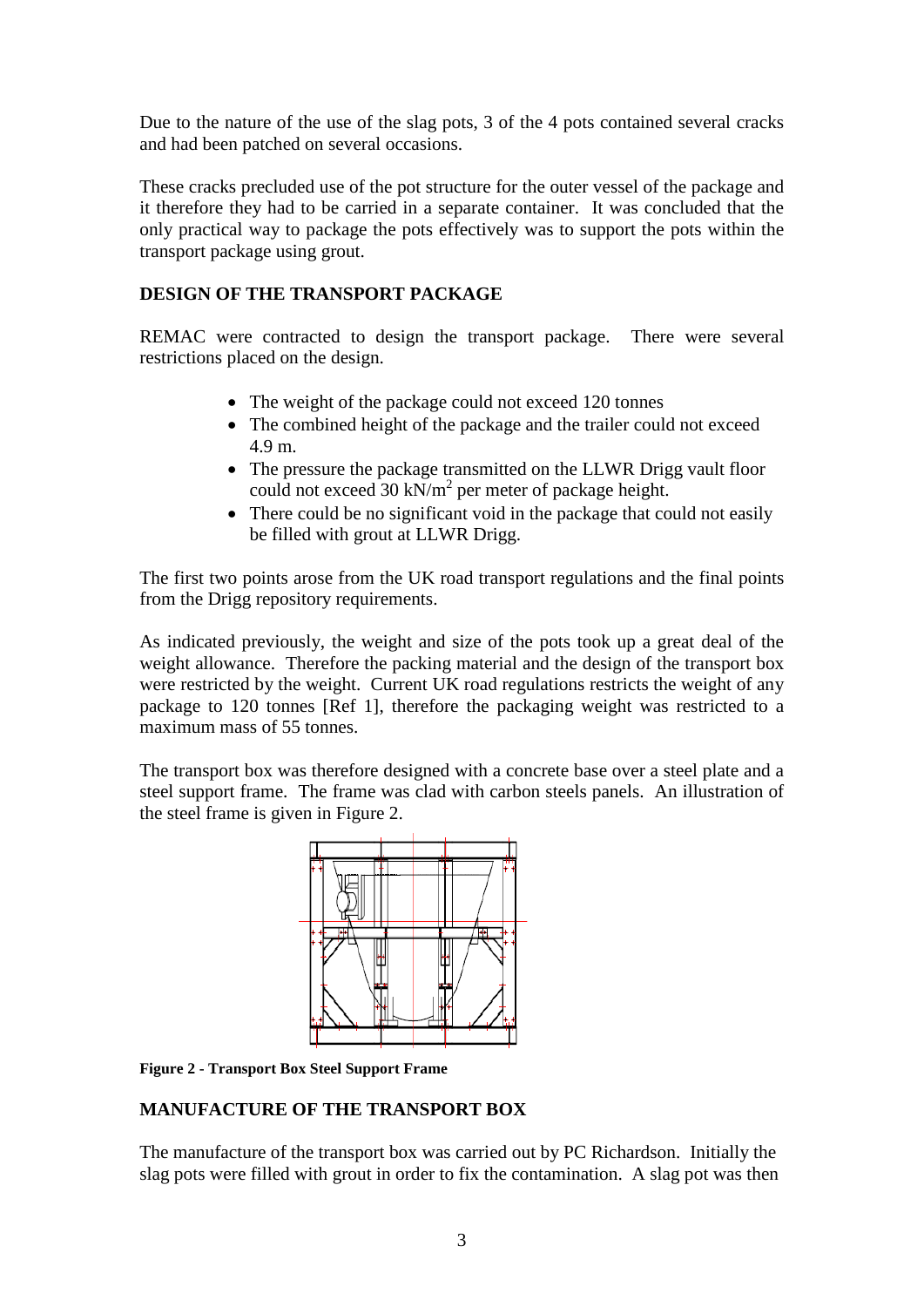lifted onto the concrete slab which was cast in the centre of the base frame. Once the slag pot was positioned, the steel frame and cladding were assembled around it. The transport box was leak tested and then filled with lightweight grout by Propump. The grout had to be lightweight in order to achieve the weight limit for the package.

# **LICENSING OF THE TRANSPORT BOX**

Agreement was obtained from the Department for Transport to transport this box as an IP-2 package in accordance with the IAEA regulations [Ref 2]. As an IP-2 Package it was required to undergo a 0.3 metre drop test and a stacking test, demonstrating on completion of these tests that there is no loss or dispersal of the contents or more than a 20% increase in the maximum radiation level at any external surface of the package*.*

## **Regulatory Tests**

The drop test requirement presented several challenges, in particular, 3 of the 4 boxes would contain a cracked slag pot which could not be transported unpackaged, but there are only two test sites in the UK that can be used to test a package of this weight, both of which would involve transport of the package. Therefore the only option was to carry out a finite element analysis of the performance of the package under a 0.3m drop.

AMEC NNC carried out a finite element analysis and modelled a 0.3 m flat base, edge and corner drop. Analysis demonstrated that the light weight concrete and the concrete base absorbed 70% of the total energy in the system through the crushing of the concrete. This mechanism reduces any likelihood of damage to the slag pot or the steel transport box. Therefore it was concluded that drops in these attitudes could not cause a loss of containment or a 20% rise in radioactivity at the external surface.

Each transport box was to be transported separately and due to the size of the box, no item would be stacked upon it in Drigg; therefore a staking test was not required and not carried out.

#### **Retention of the Contents**

The finite element analysis showed the contents were retained during testing, however retention of the contents on manufacture had to be demonstrated. The transport box was designed as a totally seal welded structure; having no door, door closure systems or filters. During the manufacture of the transport box, all welds were dye penetrant tested to identify any cracks or holes.

On completion of the manufacture of the transport box, it was leak tested using the soap bubble leakage test. The test was carried out with the slag pot in place, therefore precautions were taken during testing with regards to monitoring the individuals involved. The pass criteria set for leak tightness was  $\leq 1$  bar cm<sup>3</sup> s<sup>-1</sup> SLR for an individual leak.

This leak tightness standard was chosen because it is within the sensitivity range of the soap bubble test and equates to a capillary diameter at a welded sheet joint of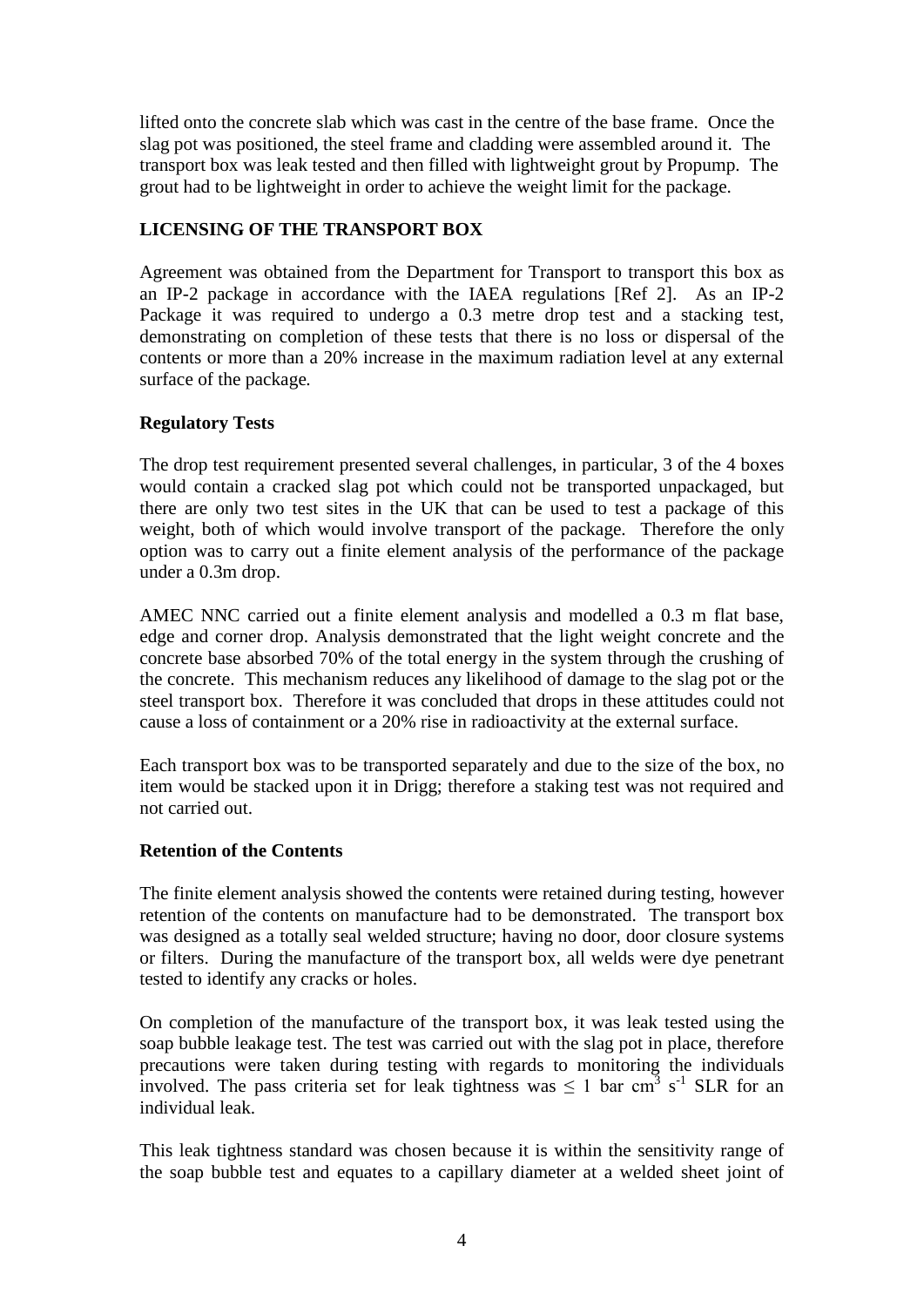about 75µm. The size of a capillary hole of this magnitude is very unlikely to be the cause of leakage because the contents of the transport box are immobilised solids, therefore no fine solids or powders are present and there is no credible mechanism through which the powders could become airborne. This is also an achievable standard with regards to manufacturing.

## **Tie Down and Lifting Points**

Finite Element analysis was further used to demonstrate the suitability of the tie down system and lifting lugs under routine conditions of transport using the g factors taken from the IAEA advisory material [Ref 3].

### **Transport Restrictions**

The transport box was manufactured from carbon steel: this steel does not provide any low temperature properties therefore the box had to be limited to transport within the UK ambient temperature range of -10 $^{\circ}$ C to 28 $^{\circ}$ C. Control was achieved through the operating procedures which did not allow transport to occur if the temperature was outside this operating range.

## **TRANSPORT OF THE BOX**



**Figure 3 - Photograph showing the Transport Box in Transit**

<span id="page-4-0"></span>The transport of the boxes was undertaken by GCS Johnson from the steelworks in Sheffield to the Drigg site. Due to the weight of the transport box, the vehicle was limited to a maximum speed of 20 miles per hour and therefore it took 3 days to complete the journey. Six police authorities were involved for the route. Transport with self escort was required for the majority of the journey with the police escorting the final section of the journey from Penrith to Drigg. [Figure 3](#page-4-0) shows a box in transit.